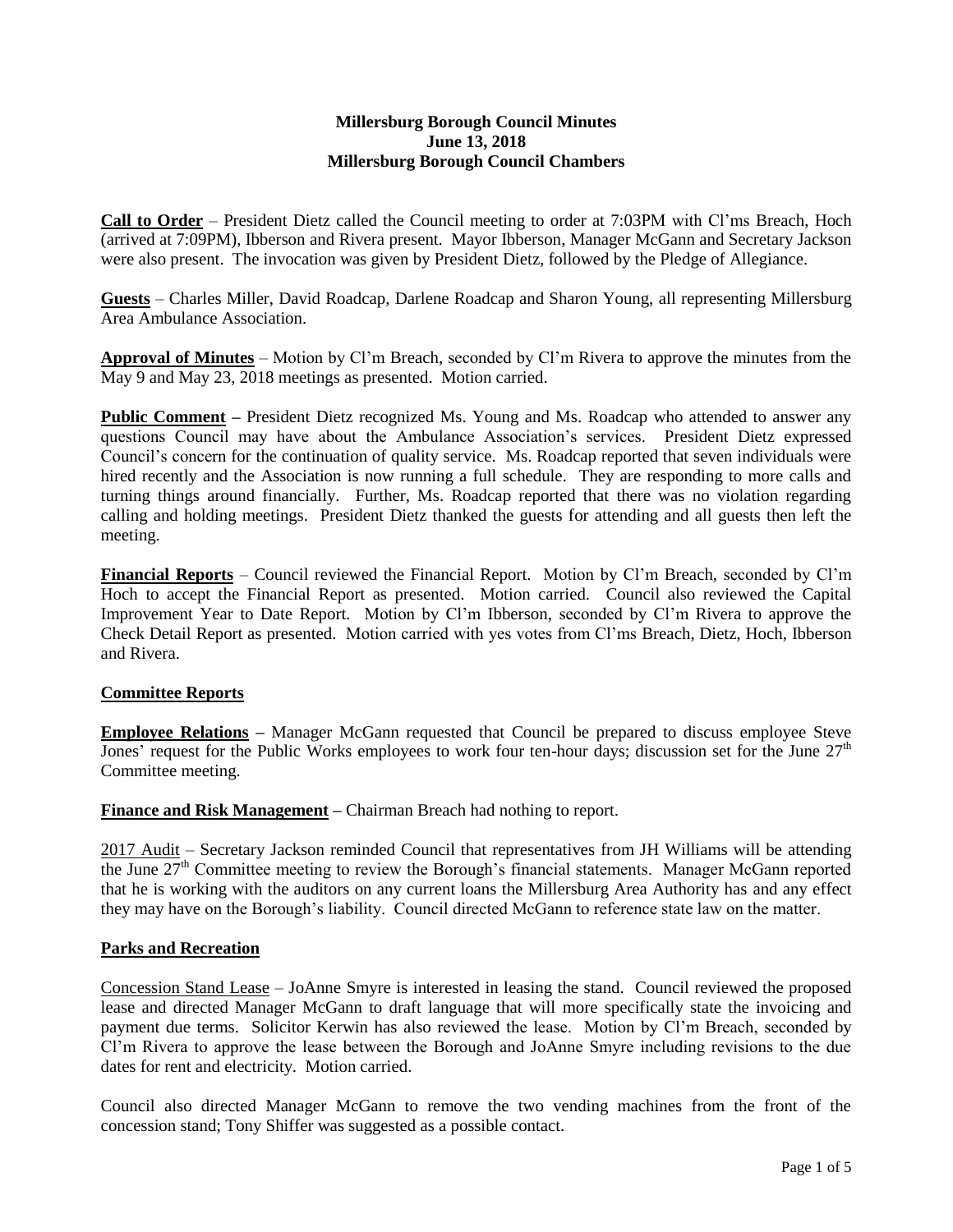Dead Trees – Mayor Ibberson reported that there are several dead trees along Keystone Street that are a safety hazard. Council directed Manager McGann to get estimates for removal.

Bollard Repair Project – Manager McGann reported that the repairs will be finished this Friday.

MYO Park Renovations Project Planning Meeting – Manager McGann reported that there is a planning meeting scheduled for Tuesday, June 19<sup>th</sup> at 5:30PM in MYO Park. In the event of rain, the meeting will be held in the Borough Building basement meeting room.

**Property** – Cl'm Rivera had nothing to report.

Pontoon/Dock Bid Opening – Seven bids were received and are recorded as follows:

Glenn Heim, Dornsife, \$1,100 Kelly Heim, Klingerstown, \$300 Shawn Bowman, Millersburg, \$500 Mark Wisniski, Millersburg, \$471.08 Shawn Coleman, Millersburg, \$211 Rhonda Smith, Millersburg \$681.83 James Moyer, Millersburg, \$300

Motion by Cl'm Hoch, seconded by Cl'm Rivera to dispose of the found pontoon and award the bid to Mr. Glenn Heim. Motion carried.

Pine Street Property **–** Manager McGann reported that he is continuing to work on the Pine Street lot and called Council's attention to that portion of his written report. Additionally, William Burch has quoted \$4,000-\$5000 to do a subdivision plan.

**Public Safety** – Cl'm Ibberson had nothing to report.

Dead Tree on Manor Drive – Mayor Ibberson reported that property at 904 Manor Drive, owned by Steve Davis, also has a dead tree that has dropped limbs, creating a safety issue. Manager McGann reported that Mr. Davis trimmed the tree last year; however, the problem persists. Council directed Manager McGann to notify Mr. Davis that the tree must be removed.

Community Oriented Policing services (COPS) Grants – President Dietz asked Mayor Ibberson the status of hiring new officers via this grant which is offered through the U.S. Department of Justice. Mayor Ibberson responded that the application period opens after July  $1<sup>st</sup>$ .

### **Streets**

Report from Chairman Hoch – Cl'm Hoch reported that he received a copy of the email regarding a complaint of a pothole in the 300 block of Moore Street with an accompanying photo indicating re-bar sticking out of the blacktop. The pothole has been repaired by the Public Works crew. Hoch also reported that he did a town tour with Manager McGann to note the worst potholes to list for the additional repair work.

Melter/Bander Purchase – Council reviewed a quote from US Municipal Supply for a melter/applicator for \$1,733.22. Council directed McGann to research the unit's performance.

Additional Hot Mix – Nine locations were identified for the hot mix repairs. New Enterprise Stone and Lime Company, Inc. quoted \$2,775 for the material only and \$7,200 for material and labor. Motion by Cl'm Hoch, seconded by Cl'm Ibberson to approve New Enterprise's quote of \$7,200 to be paid from liquid Fuels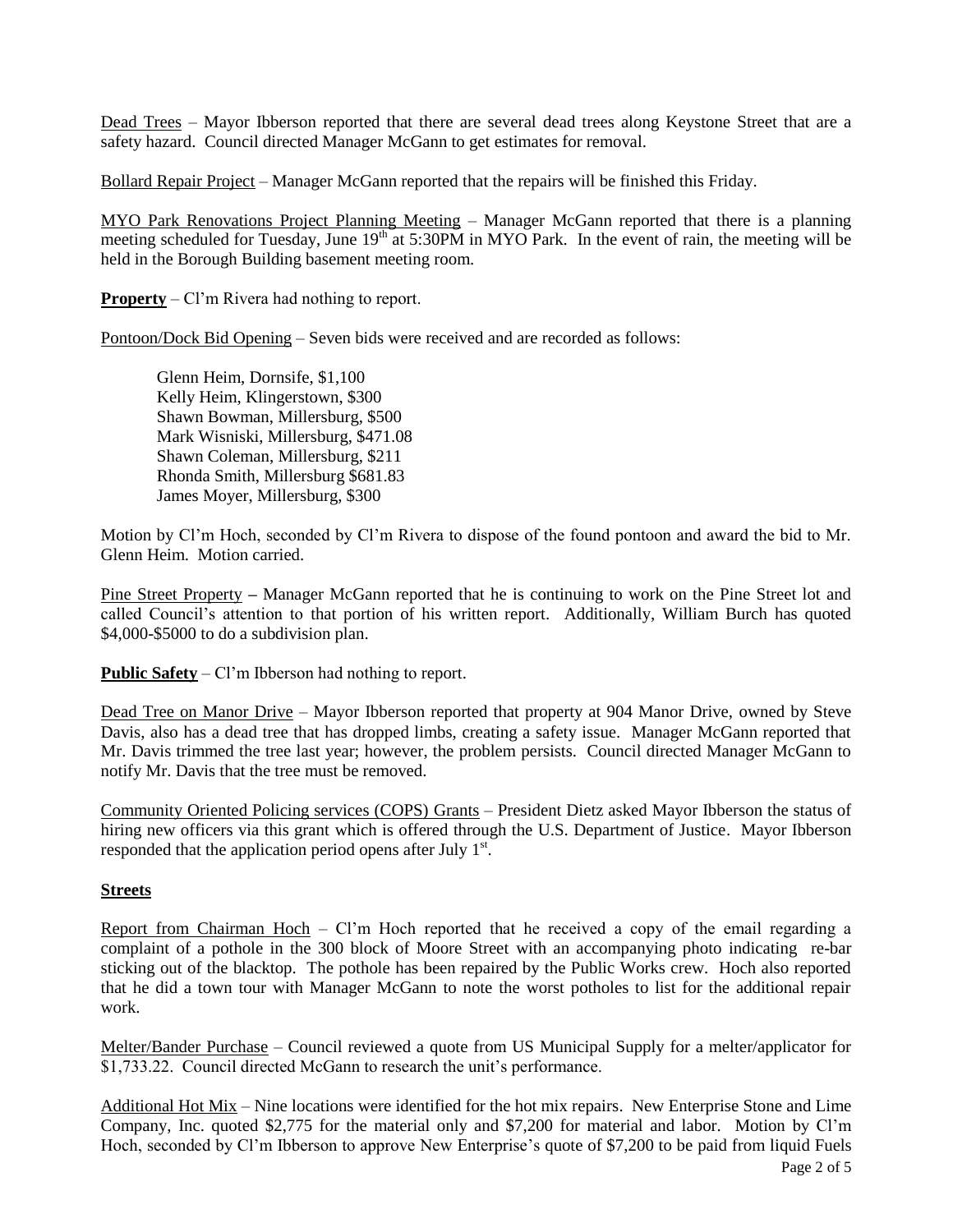funds, for 20 tons of material, 9.55mm, supplied and installed. Motion carried with yes votes from Cl'ms Breach, Dietz, Hoch, Ibberson and Rivera.

Advertise Ordinance Nos. 3-18 & 4-18- Parking Restrictions – Council reviewed the legal advertisement for both ordinances and received drafts of both ordinances. Solicitor Kerwin has approved both drafts. Motion by Cl'm Hoch, seconded by Cl'm Rivera to advertise Borough Ordinances Nos. 3-18 and 4-18 one time in the Upper Dauphin Sentinel for adoption at the July 11, 2018 meeting. Motion carried with yes votes from Cl'ms Breach, Dietz, Hoch, Ibberson and Rivera. Manager McGann reported that he will have to purchase eleven new signs. Council directed McGann to obtain the appropriate quotes; McGann responded that the total amount will be within his purchasing authority.

Borough Resolution No. 18-11 Supporting an ARLE Grant – This resolution approves the submission of an Automatic Red Light Enforcement grant. Motion by Cl'm Breach, seconded by Cl'm Ibberson to approve Borough Resolution No. 18-11, which directs Manager McGann to apply for an ARLE grant for the purchase and installation of two school zone signals. Motion carried.

**Economic Development –** Cl'm Dietz reported that PCN channel filmed two programs (Inside PA Boroughs and Exploring PA Boroughs) locally and in their studio. Manager McGann was directed to post the air dates on the Borough's website. The Colonnade is interested in hosting a viewing party.

**Mayor's Report –** The May Police Department statistical reports were provided to all Cl'ms. Corporal Wise did a 6 month review for Robert Sechler; it was a good review. The Police Department has Naloxone. There is a policy for its use and the officers have taken the appropriate training. The new police vehicle is now in use. The status of the live system for writing tickets was unknown.

**Manager's Report** – Written report provided to all Cl'ms. McGann reported that the Borough recently received PSAB awards for our website and Facebook page. Secretary Ann Jackson was also recognized for 20 years of service. Millersburg Area Working Together has given a funding commitment towards major renovations to the gazebo in the Square. Following this year's Chery Blossom Festival, MAWT awarded \$7,550 to 16 local organizations.

# **Unfinished Business**

ADM Logistics Invoice – Manager McGann reported that we received the final teardown invoice for \$16,250. Motion by Cl'm Breach, seconded by Cl'm Rivera to forward the invoice to Dauphin County for payment. Motion carried with yes votes from Cl'ms Breach, Dietz, Hoch, Ibberson and Rivera.

Reamer Property Tank Removal Expense – As previously reported, ADM Logistics was invoiced \$2,668.06 by Hazelton Oil & Environmental, Inc. for pumping and removal of the underground tank on the Reamer site. The Borough previously paid \$1,200, leaving an unpaid balance of \$1,468.06. Manager McGann reported that Cl'm Boyer recommends that the Borough pay the balance due on the invoice. Motion by Cl'm Breach, seconded by Cl'm Ibberson to approve the expense of \$1,468.06 from General Fund money to ADM Logistics. Motion carried with yes votes from Cl'ms Breach, Dietz, Hoch, Ibberson and Rivera.

State Street Storm Sewer Relocation Project Change Order – Council reviewed Change Order #1 which entails expenses for an on-site redesign of the sewer lines. The charge will be passed through to Millersburg Area Authority. Motion by Cl'm Breach, seconded by Cl'm Hoch to approve Change Order #1 for \$1,250. Motion carried.

# **New Business**

Malone Subdivision – Council reviewed plans detailing Mr. Malone's request to remove a portion of his property at 226 Moore Street and add it to his adjacent property at 440 Boyd Street. Millersburg Planning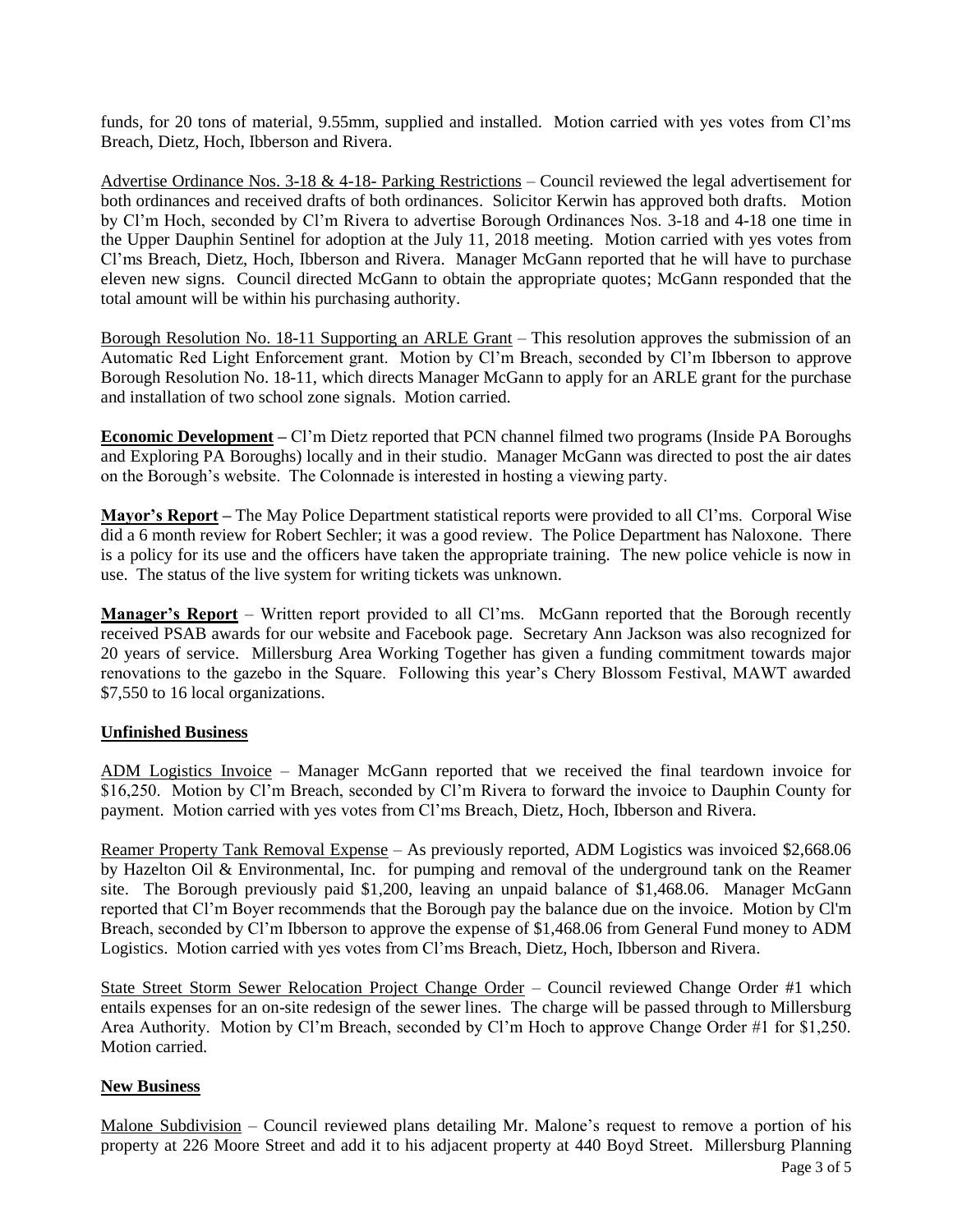Commission has already reviewed and approved the plan. Dauphin County Planning Commission has reviewed the plan and required two technical items to be corrected. Motion by Cl'm Ibberson, seconded by Cl'm Breach to approve the subdivision plan with no additional comments. Motion carried.

Council discussed a site line problem at the corner of Herman and Boyd Streets and directed Manager McGann to investigate this.

K2 Consulting Services LLC Invoice – YSM, the Borough's consultant on the MYO Park renovation project, has advised that a Phase I archeological survey is necessary prior to work starting. K2 Consulting has provided a quote for a fee not to exceed \$10,875. This expense would be paid from the grant. Motion by Cl'm Rivera, seconded by Cl'm Hoch to approve the contract with K2 Consulting at a cost not to exceed \$10,870. Motion carried with yes votes from Cl'ms Breach, Dietz, Hoch, Ibberson and Rivera.

**Communications** – All communications were made available to Cl'ms. There was nothing requiring Council action.

HRG – CDBG-DR Storm Sewer Relocation Project – President Dietz updated the Council. HRG is behind schedule by two weeks but may still finish the project on time. Construction is going well. They are now focusing on East Street. Cathy's Kline, owner of Cathy's Critters, reports that she lost business and fish, due to a water connection not being made. The claim has been referred to HRG. Council directed Manager McGann to do a pre-conference for a Gaming Grant for the extras related to the project.

Commonwealth Code Inspection Services Report – Council reviewed Ed Fegley's status report through June 8, 2018.

KMIT Report to Management – Council reviewed and discussed the Borough's unemployment compensation report and directed Manager McGann to find out if attendance at regional safety training will help the Borough's rating.

# **Organization Reports**

Upper Dauphin COG – President Dietz announced that Millersburg Borough will be hosting the upcoming meeting on June 21<sup>st</sup> at 7:00PM.

Millersburg Planning Commission – Manager McGann reported that he will distribute June draft minutes and called Council's attention to a draft ordinance regarding small cell towers. This would be an amendment to the Borough's zoning ordinance.

Millersburg Pool Association – Meeting minutes were provided to all Cl'ms.

Millersburg Fire Company – May meeting minutes were provided to all Cl'ms. Cl'm Ibberson reported that Karen Heckert has resigned as Secretary for health reasons and an election will be held to fill that vacancy. They are continuing plans for the fireworks.

Millersburg Area Authority – June minutes were provided to all Cl'ms.

Dauphin County Tax Collection Committee – Secretary Jackson reported that Joe Lazzaro's report (Keystone Collections representative) is in their packets. DCTCC approved Boyer & Ritter's 2017 audit of Keystone Collection Group. DCTCC is getting quotes to host their own website. Dauphin County does not post DCTCC's meeting minutes in a timely manner. DCTCC will negotiate with Keystone directly on the new contract. Current contract expires 12/31/19. Keystone proposes a 5 year contract extending through 12/31/24; lowering their collection rate from 1.45% to 1.40% effective 7/01/18; lowering their bond amount from \$3,280,000 to \$2,000,000; closing Vartan Way office. A special meeting is scheduled for June to